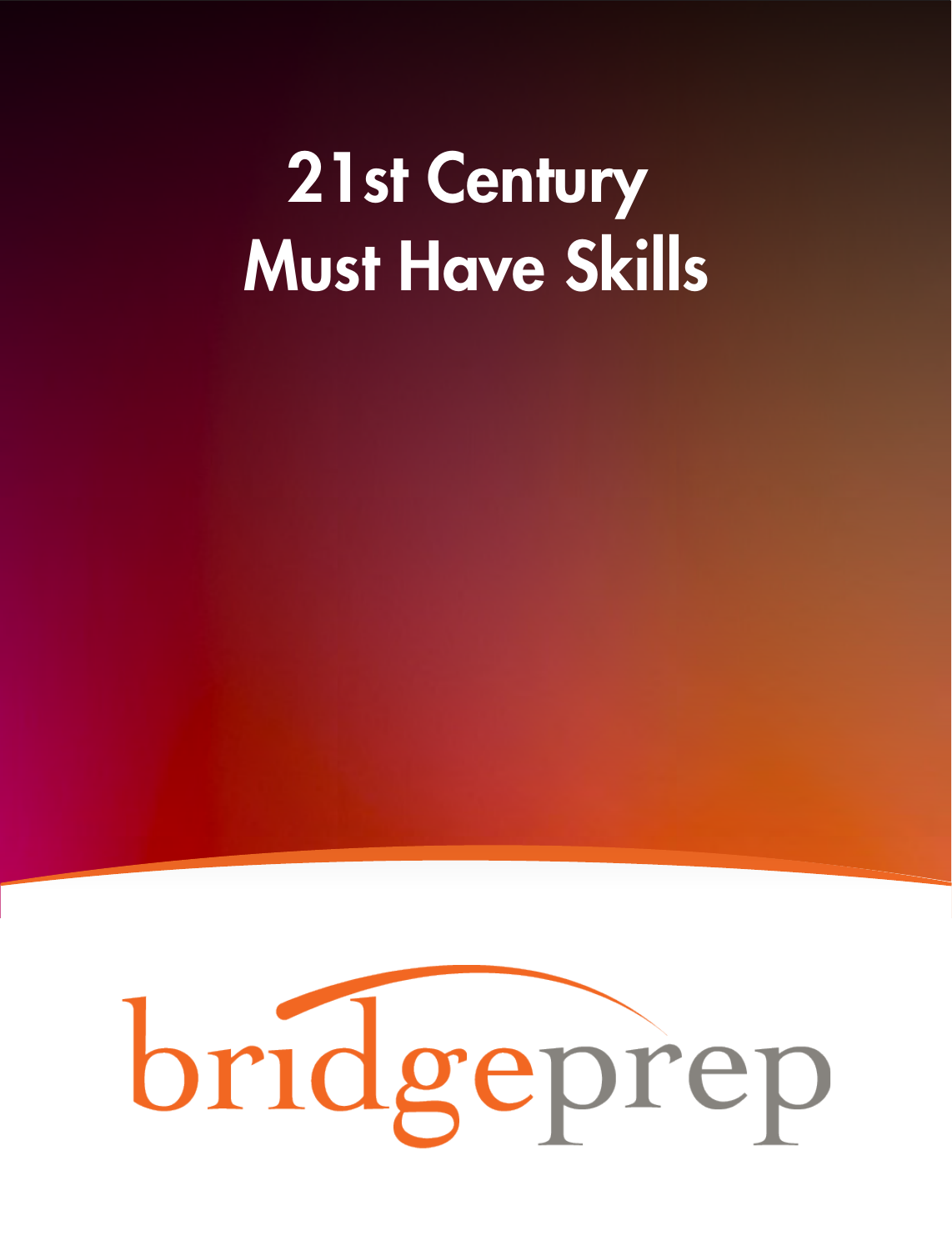## *"Excel and PowerPoint is just as important as speaking English in business."*

This is a direct quote from a hiring manager at a global company. Microsoft Office is critical for success. Excel and PowerPoint are not just a tool for business professional. It is also used by non-profits, education, and many other non-business organizations. Most people think that these tools are just for business, but they are an important part of work for all organizations. Moving forward these tools we be used more intensely in non-profit and education because of the power these tools provide decision makers.

Excel is not going anywhere, and businesses will continue to use Excel as a primary tool for diverse functions and applications ranging from IT projects to company picnics.



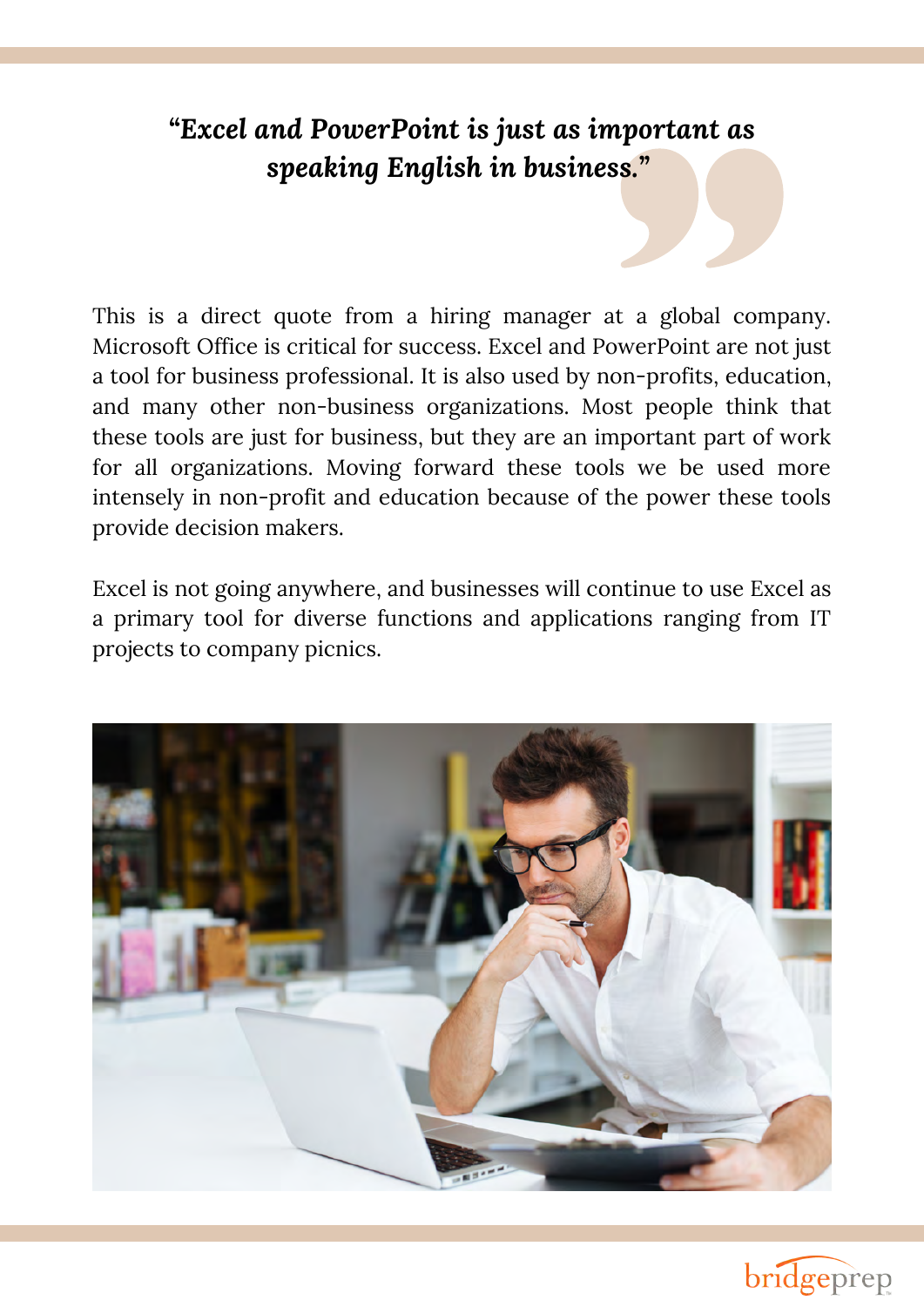

A working knowledge of Excel is vital for most office-based professionals today, and stronger Excel skills can open the door to promotion and leadership opportunities. Excel is a powerful tool but cannot function alone. It takes a savvy computer user to take advantage of everything Excel has to offer to provide the best results for their company.

When surveyed hiring managers believe that 87% of students are not prepared for the workforce and that being proficient with Excel and PowerPoint is a must. In other words, these skills set are of the utmost importance and essential to success. Also, when surveyed Microsoft Office skills were ranked 3rd out of all the skills by hiring managers in terms of importance.

Excel know-how can instantly increase your job prospects as well as your starting salary? Excel is a transferrable skill that any hiring manager understands is critical. That's the beauty of knowing such a universal computer program: It gives you options.

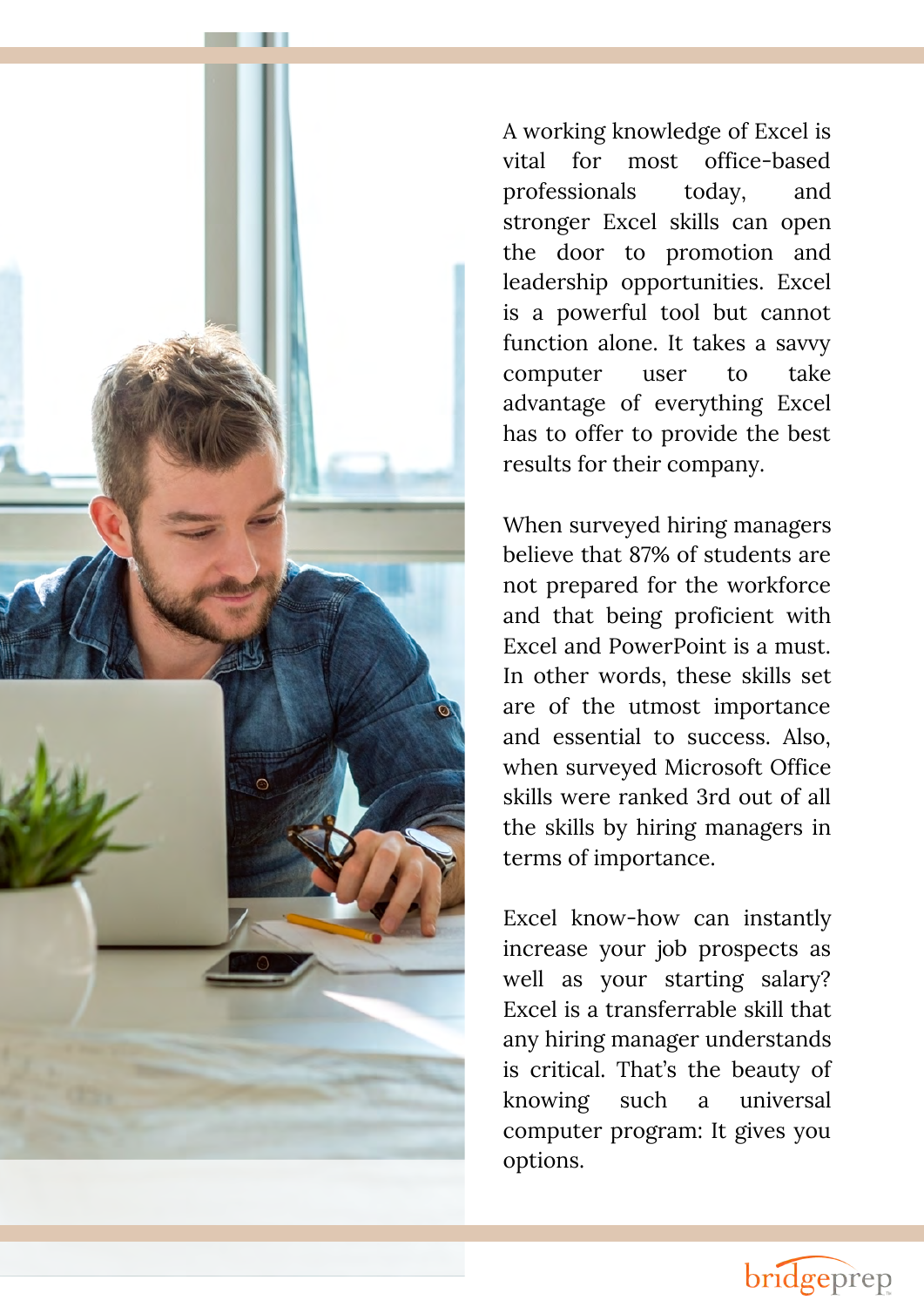

Research shows<sup>1</sup> that middle-skill job applicants who know Microsoft Excel make \$22.66 per hour on average compared to the \$20.14 per hour their peers make who don't know the program. That's roughly an extra \$20 per eight-hour workday and \$100 per workweek, simply for knowing how to use a single computer program. Moreover, full-time employees in certain industries can see a starting salary bump<sup>2</sup> of anywhere from \$1,000 to \$7,000 per year based on their Excel skills. That's not chump change you can ignore.

The students that have not mastered these skills by graduation are at a huge disadvantage. This is like math, you cannot fake this, either you know it or you don't. Mastering these skills take time and practice. This form of practice needs to happen prior to graduation, this way you can get all of the mistakes out of the way.

I know Excel and PowerPoint isn't exciting or glamour. The reality is these tools are a must and the skill set is in high demand in the job market. By simply understanding these two tools, students are more competitive with their peers and in a better position to compete in the global marketplace.

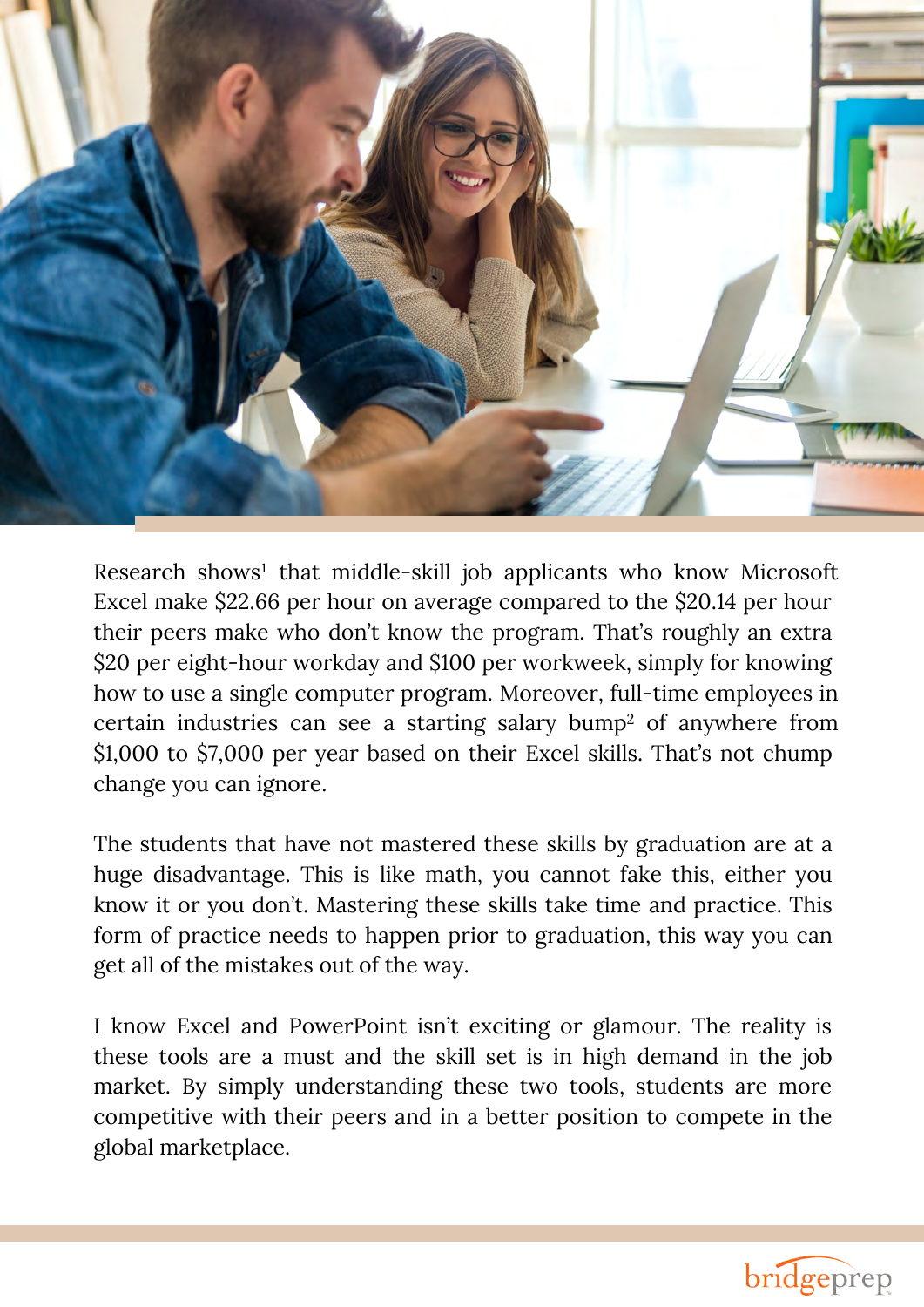Scientists, teachers, business owners, graphic designers, and so many other people turn to the program for help. Regardless of what you do in the office, chances are there's some way for Excel to be helping you do your job better; it's just a matter of figuring out what that is.

For instance, is there a better way you could be organizing your data? Could graphics allow you to better communicate your ideas? Do you just need a place to dump all of your brainstorm ideas? Turn to Excel next time instead of those random pieces of paper filled with your chicken scratch.

Excel may seem intimidating at first, but by just starting to use the program for basic tasks in your life, you'll get a better feel for how it works and also how it can make everything you do so much easier. A concentrated plan to improve this skill can make a significant impact and expand future opportunities.